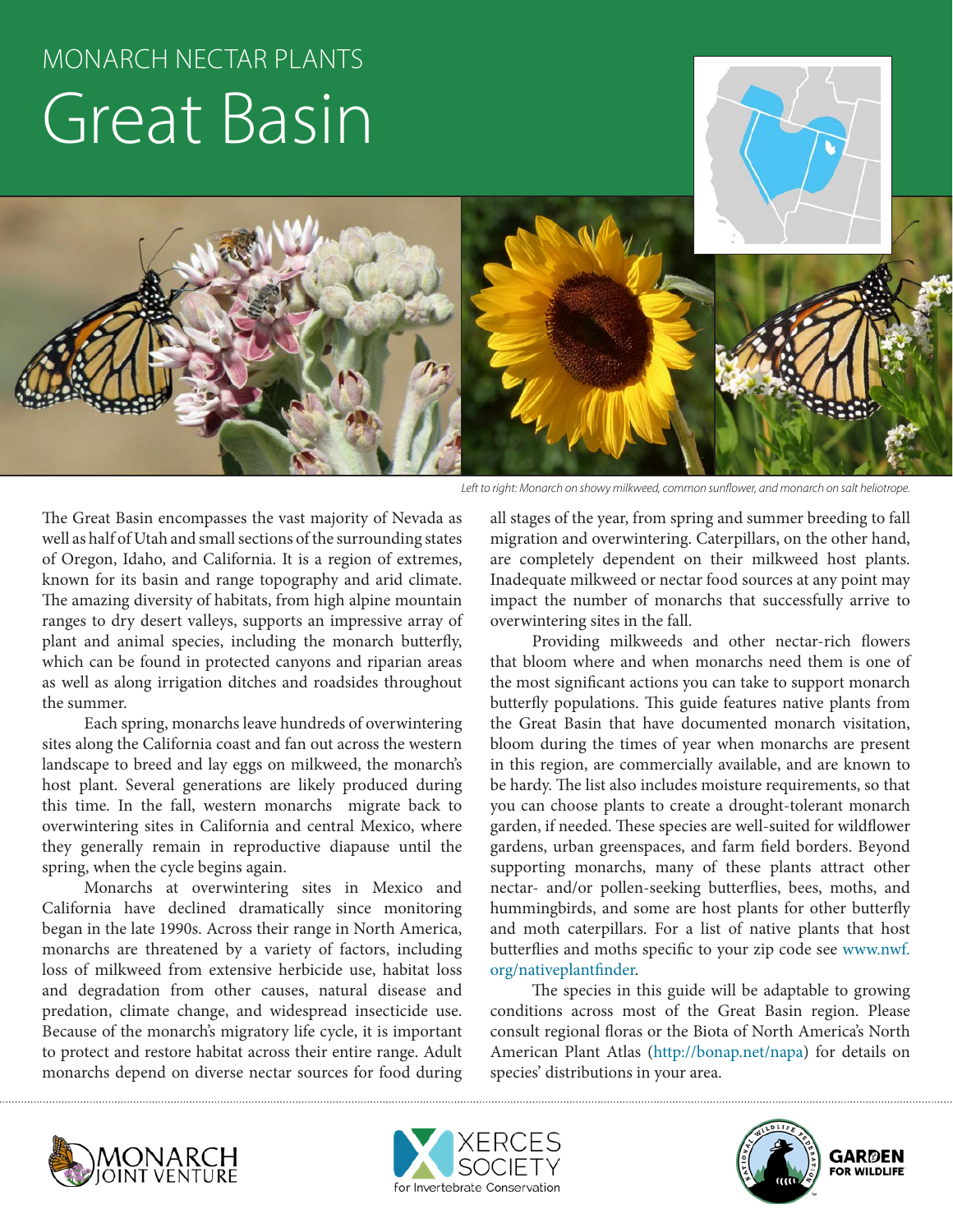

| <b>Bloom</b>            | <b>Common Name</b>              | <b>Scientific Name</b>              | <b>Flower Color</b> | Max.<br><b>Height</b> | <b>Water</b><br><b>Needs</b> | <b>Notes</b>                                                                                                   |
|-------------------------|---------------------------------|-------------------------------------|---------------------|-----------------------|------------------------------|----------------------------------------------------------------------------------------------------------------|
|                         | <b>Forbs</b>                    |                                     |                     | (Feet)                | Low, Medium,<br>or High      | All species perennials unless otherwise noted. Monarchs are present April through November in the Great Basin. |
| Spring to Summer        | Royal penstemon                 | Penstemon speciosus                 | Blue                | $\overline{2}$        | L                            | Great for rock gardens. Attracts numerous pollinators.                                                         |
|                         | Sanddune wallflower             | Erysimum capitatum                  | Red/orange/yellow   | $\overline{2}$        | $\mathbf{L}$                 | Biennial plant. Drought tolerant once established.                                                             |
|                         | Tall fringed bluebells          | Mertensia ciliata                   | Blue                | -3                    | H                            | Prefers moist soils, including stream banks and wet meadows.                                                   |
|                         | Yellow spiderflower             | Cleome lutea                        | Yellow              | 3                     | $\mathbf{L}$                 | Annual plant. Prefers sandy or disturbed soils. Bees are attracted to its yellow flowers.                      |
| <b>Spring to Fall</b>   | Salt heliotrope                 | Heliotropium curassavicum           | White               |                       | M                            | Annual plant. Tolerates saline or alkaline soils.                                                              |
|                         | Showy milkweed                  | Asclepias speciosa                  | Pink/green/purple   | $\overline{3}$        | $\mathbf{M}$                 | Monarch caterpillar host plant.                                                                                |
| <b>Summer</b>           | Mountain monardella             | Monardella odoratissima             | White/blue/purple   |                       | M                            | Needs regular water and full sun for best flowering.                                                           |
|                         | Nettleleaf giant hyssop         | Agastache urticifolia               | Purple/red          | $\overline{2}$        | $\mathbf{M}$                 | Establishes better from transplant than seed. Tolerates clay soil and wet conditions.                          |
|                         | White panicle aster             | Symphyotrichum lanceolatum          | White/pink/purple   | -5                    | M                            | Tolerant of moist, disturbed areas.                                                                            |
| <b>Summer to Fall</b>   | Common sunflower                | Helianthus annuus                   | Yellow              | 8                     | $\mathbf{M}$                 | Annual. A favorite of many bee species. Easy to establish and tolerant of clay soils.                          |
|                         | Fireweed                        | Chamerion angustifolium             | Pink                | -7                    | M                            | Can be aggressive in moist gardens.                                                                            |
|                         | Nevada goldenrod                | Solidago spectabilis                | Yellow              | 6.5                   | $\mathbf{M}$                 | Nectar plant for many butterfly species.                                                                       |
|                         | Nuttall's sunflower             | Helianthus nuttallii ssp. nuttallii | Yellow              | 10                    | M/H                          | A showy perennial sunflower that prefers moist soils.                                                          |
|                         | Rocky Mountain beeplant         | Cleome serrulata                    | White/pink          | $\overline{4}$        | $\mathbf{M}$                 | Annual plant.                                                                                                  |
|                         | Sulphur-flower buckwheat        | Eriogonum umbellatum                | White/yellow        | 3                     | $\mathbf{L}$                 | Attracts many species of bees and butterflies. Propogate only by seed.                                         |
| Fall                    | Canada goldenrod                | Solidago canadensis                 | Yellow              | -5                    | $\mathbf{M}$                 | Drought tolerant once established.                                                                             |
| <b>Winter to Fall</b>   | Desert globemallow              | Sphaeralcea ambigua                 | Orange              |                       | L                            | Drought tolerant once established. Can be short-lived but usually self-seeds.                                  |
|                         | <b>Shrubs, Trees, and Vines</b> |                                     |                     |                       |                              |                                                                                                                |
| <b>Spring</b>           | Black chokecherry               | Prunus virginiana var. melanocarpa  | White               | 40                    | L/M                          | Flowers attract early butterflies. Birds will eat the fruits.                                                  |
| <b>Spring to Summer</b> | Purple sage                     | Salvia dorrii                       | Blue/purple         | $\overline{3}$        | $M_{\odot}$                  | Excellent plant for dry desert gardens. Attracts birds, butterflies, and moths.                                |
|                         | Woods' rose                     | Rosa woodsii var. ultramontana      | Pink                | -3                    | $\mathbf{M}$                 | Fragrant flowers and large rosehips. Excellent bird plant.                                                     |
| <b>Summer</b>           | Western white clematis          | Clematis ligusticifolia             | White               | 20                    | $\mathbf{M}$                 | Semi-woody vine. Widely adaptable and tough species that can form a dense mass if not controlled.              |
| <b>Summer to Fall</b>   | Rubber rabbitbrush              | Ericameria nauseosa                 | Yellow              | -5                    | $\mathbf{L}$                 | Very drought tolerant.                                                                                         |
|                         | Yellow rabbitbrush              | Chrysothamnus viscidiflorus         | Orange/yellow       | $\overline{3}$        | $\Gamma$                     | Nectar plant for many butterfly species.                                                                       |
| <b>Winter to Summer</b> | Arroyo willow                   | Salix lasiolepis                    | Yellow/purple       | 16                    | $\mathbf{M}$                 | Tolerates sand and seasonal flooding; good for erosion control. Important wildlife plant.                      |